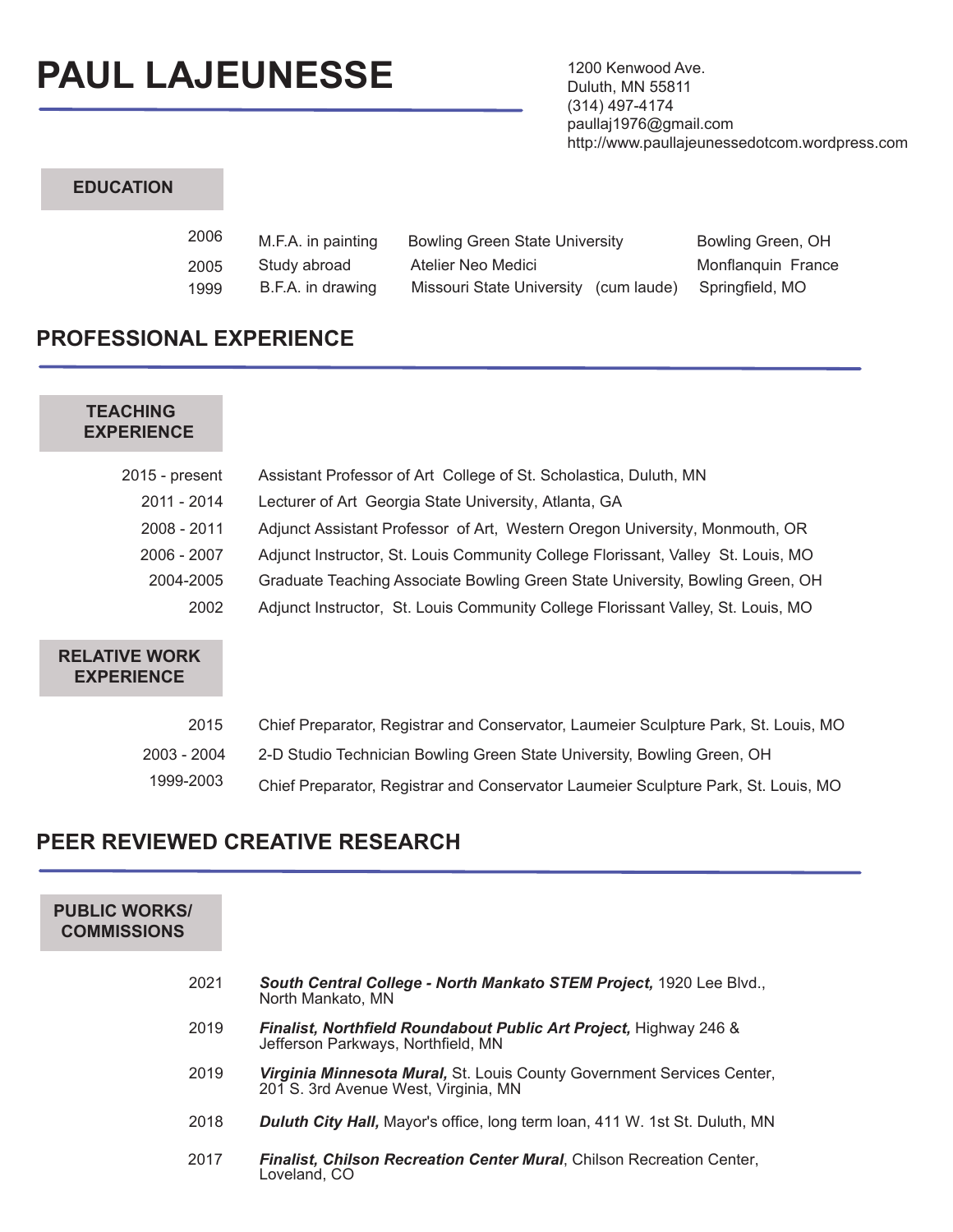## **PUBLIC WORKS/ COMMISSIONS**

| 2017 | <b>Craft District Mural, Lincoln Park Craft District, 19th Ave. W. and Superior</b><br>Street, Duluth, MN |
|------|-----------------------------------------------------------------------------------------------------------|
| 2016 | <b>Commissioned portrait, College of St. Scholastica, Health Science</b><br>Center, Duluth, MN            |
| 2014 | "Confluence" Mural, North Shore Merchants Collective, Frazier and<br>Forrest Ave. Chattanooga, TN         |
| 2012 | <b>Commissioned painting, Lois and Mark Rule, 2 Rules Fine Art, private collection</b>                    |
|      |                                                                                                           |

# **SOLO/ 2 PERSON EXHIBITIONS**

| 2021 | <b>Anima Mundi, Ruddell Gallery, Black Hills State</b> |
|------|--------------------------------------------------------|
|      | University, Spearfish SD (Upcoming March 2021)         |

- 2016 *Paul LaJeunesse*, Zeitgeist Arts Center, Duluth, MN
- 2014 *In Northern Light*, McCutchan Art Center and Pace Galleries University of Southern Indiana, Evansville, IN *A Sense Of Place*, 2 Rules Fine Art Gallery, Marrietta, GA
- 2011 *Rhythms of Structure and Space***,** Firehouse Gallery Rogue Community College,Grants Pass, OR
- 2009 *Paul LaJeunesse* Mars Hill Graduate School, Seattle, WA *Patterns of Symbiosis* John B. Davis Gallery, Idaho State University, Pocatello, ID
- 2008 *Paul LaJeunesse*, Werner Student Center, Western Oregon University, Monmouth, OR *Emerging Artist Series, Paul LaJeunesse* Ameristar Gallery Foundry Art Centre, St.Charles, MO

*Paul LaJeunesse* Lost Horse Gallery, Skolastraeti 1, Reykjavik, Iceland *The Undiscovered Self: Bergthor Morthens and Paul LaJeunesse* Siglufjordur City Hall, Siglufjordur Iceland Berg Culture House, Dalvik Iceland

#### **GROUP EXHIBITIONS**

| 2019 | <b>On Being: Realism</b><br>Robert Kidd Gallery, Birmingham MI<br>Artlink, Ft. Wayne, IN<br>Artspace, Lima, OH                    |
|------|-----------------------------------------------------------------------------------------------------------------------------------|
| 2017 | <b>Laurentian:</b> Duluth Art Institute, Duluth, MN                                                                               |
| 2016 | <b>Impermanently Content</b> Prove Gallery, Duluth, MN                                                                            |
| 2015 | <b>26th Cedarhurst Biennial</b> Cedarhurst Center for the Arts, Mt. Vernon, IL                                                    |
| 2014 | <b>AVA Juried Member Exhibition</b> Association of Visual Arts, Chattanooga, TN<br><b>Live Amateurs</b> Mint Gallery, Atlanta, GA |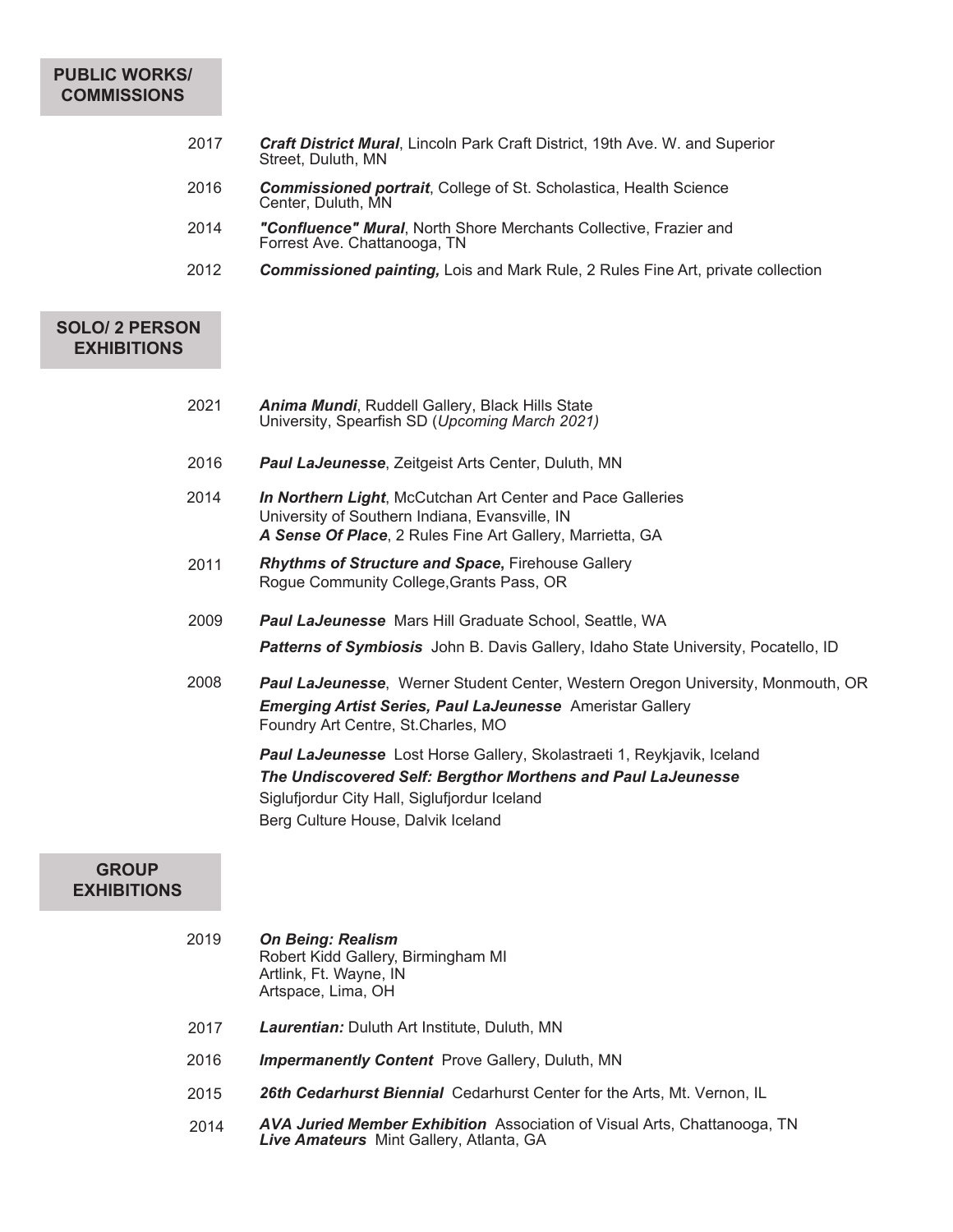#### **GROUP EXHIBITIONS**

| 2013 | <b>After Dark II</b> Greg Moon Art Gallery, Taos, NM<br><b>Biannual Artist's Corral</b> 2 Rules Fine Art Gallery, Marrietta, GA |
|------|---------------------------------------------------------------------------------------------------------------------------------|
|      | <b>Crossroads: the Chautaugua National Juried Art Exhibition Giles</b><br>Gallery Eastern Kentucky University, Richmond, KY     |

- 2012 *Horizon: Contemporary Landscape* Community Arts Center, Danville, KY *Spotlight: New Faculty Exhibition* Ernest G. Welch School Galleries, Georgia State University, Atlanta, GA *Construct: Icons and Archetypes* Salem Art Association, Salem, OR
- 2010 *Point of Departure: Five Contemporary Realist* Gelbke Art Gallery, Hiram College, Hiram, OH McAlear Gallery Schedel Gradens, Elmore, OH

*Feeling Oregon Wind: Faculty Exchange* Saitama University, Saitama Japan

*Five Man Show: Western Oregon and Saitama University* Akane Gallery, Ginza Japan

2009 *Faculty Exhibition* Dan and Gail Cannon Gallery of Art Western Oregon University, Monmouth, OR

*Project Space II* Salem Art Association, Salem OR

2007 *SIM Artist in Residence Open House* SIM House Reykjavik Iceland *Southern Illinois Artists Open Competition and Exhibition*

> Cedarhurst Center for the Arts Mt. Vernon, IL *SCCC Multimedia Invitational* St. Charles Community College, Cottleville, MO

2006 *Art St. Louis XXII, The Exhibition Regional Juried Exhibition* Art St. Louis St. Louis, MO

> *MOAK Regional Juried Exhibition* Springfield Art Museum, Springfield, MO *American Landscape National Juried Exhibition* Maryland Federation of Art Annapolis, MD

*A Sense of Place National Juried Exhibition* Gertrude Herbert Institute of Art, Augusta, GA

*Faculty Exhibition* Florissant Valley Art Gallery, St. Louis, MO

- *Open Space Regional Juried Exhibition* Art St. Louis, St. Louis, MO *Black and White Show Regional Juried Exhibition* St. Peters Community Arts Center St. Peters, MO *Educators in Fine Art* St. Peters Community Arts Center, St. Peters, MO 2005
- *Anything Goes Regional Juried Exhibition* St. Louis Artists' Guild, Clayton, MO *Chewing Paper* Webster University Gallery, Webster Groves, MO 2001
- 2000 *Massives and Minis: Regional Juried Exhibition* St. Peters Community Arts Center St. Peters, MO Juror: Brian Smith Professor of Art St. Charles Community College *Black and White Show Regional Juried Exhibition* St. Peters Community Arts Center St. Peters, MO Juror: Brian Smith Professor of Art St. Charles Community College
- 1998 *College of the Ozarks Drawing Exhibition* Boger Gallery, College of the Ozarks, Point Lookout, MO *Drawing and Painting Exhibition* Missouri State University Student Exhibition Center Missouri State University, Springfield, MO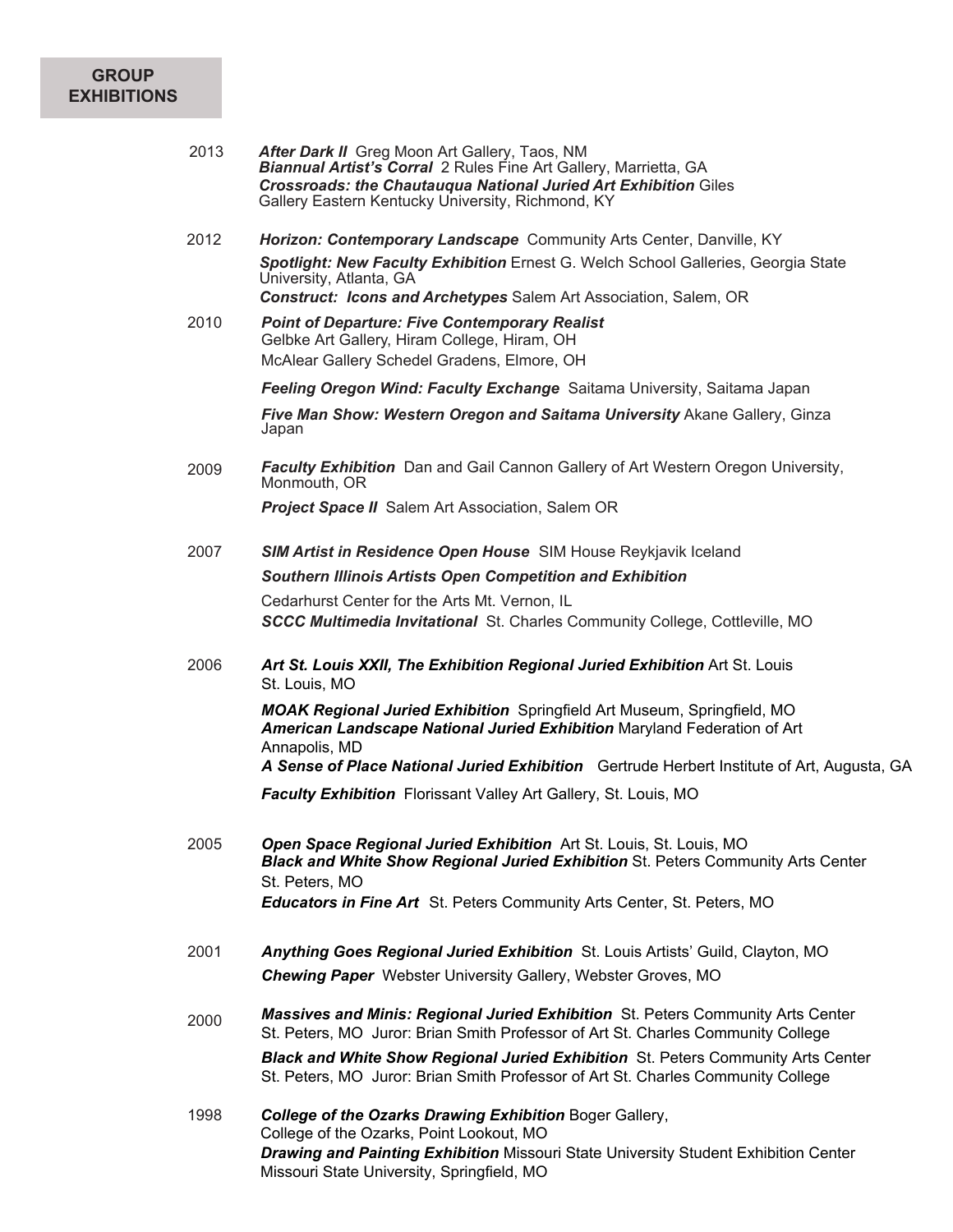# **COLLABORATIONS**

2019

|                                      |      | Colloquium, Video set to a live performance of "Mad Rush" composed by<br>Phillip Glass performed by Dr. Nicholas Susi, College of St. Scholastica,<br>Duluth, MN                           |
|--------------------------------------|------|--------------------------------------------------------------------------------------------------------------------------------------------------------------------------------------------|
|                                      | 2018 | Requiem to Fallen Heroes: In Parenthesis, Video set to dramatized<br>readings from "In Parenthesis" by David Jones, St. Scholastica Theater,<br>College of St. Scholastica, Duluth, MN     |
|                                      | 2018 | <b>Elements,</b> Video set to "Northern Lights" by Ola Gjeilo, Performed by the<br>Choir of the College of St. Scholastica, Mitchell Auditorium, College of St.<br>Scholastica, Duluth, MN |
| <b>COMMUNITY</b><br><b>MURALS</b>    |      |                                                                                                                                                                                            |
|                                      | 2019 | Proctor High School/ College of St. Scholastica, Lead artist, designer,<br>project lead, Proctor High School, Proctor, MN                                                                  |
|                                      | 2019 | Gregg Deal Proctor High School/ College of St. Scholastica, assistant,<br>Proctor High School, Proctor, MN                                                                                 |
|                                      | 2018 | AICHO/ Lincoln Park Middle School/ College of St. Scholastica, Lead<br>artist, project lead, AICHO and Lincoln Park Middle School, Duluth, MN                                              |
|                                      | 2018 | College of St. Scholastica School of Science/ Art Program, Lead artist,<br>designer, project lead, College of St. Scholastica, Duluth, MN                                                  |
|                                      | 2016 | Laura MacArthur Elementary School/College of St. Scholastica,<br>assistant artist, Laura MacArthur Middle School, Duluth, MN                                                               |
|                                      | 2013 | 20/20 Vision, Mark Making and Howard School, Lead artist and mentor,<br>Site: Riverfront Pkwy. @ 19th St., Chattanooga, TN                                                                 |
| <b>GRANTS</b>                        |      |                                                                                                                                                                                            |
|                                      | 2019 | <b>Faculty Development Grant, College of St. Scholastica</b>                                                                                                                               |
|                                      | 2017 | Arrowhead Regional Arts Council Career Development Grant                                                                                                                                   |
|                                      | 2016 | <b>Faculty Development Grant, College of St. Scholastica</b>                                                                                                                               |
|                                      | 2010 | Faculty Development Award Western Oregon University travel grant                                                                                                                           |
| 2007-2008                            |      | Fulbright Fellowship - Iceland, Academic year<br>Developed body of work, gave artist lecture and had solo exhibition                                                                       |
|                                      | 2006 | <b>Elizabeth Greenshields Foundation Grant</b><br>\$12,000                                                                                                                                 |
| <b>LECTURES/</b><br><b>WORKSHOPS</b> |      |                                                                                                                                                                                            |
|                                      | 2020 | Remote Lecture, Landscape Drawing, University of Washington, Seattle WA,<br>Invitation of Professor Zhi Lin chair Painting + Drawing                                                       |
|                                      | 2020 | Remote Lecture, Fulbright Application, Bowling Green State University,<br>Invitation of Professor Katerina Rudy-Ray, Dean School of Art and Design                                         |

*What Does a Painting Sound Like?* School of Arts and Letter

- **Mural Making Workshop**, Instructor, Black Hills State University, Spearfish, SD, Invitation of Professor Desy Schoenweis 2018
- **Artist lecture**, Hildegard House, Duluth, MN 2018
- **Artist Lecture,** Duluth Art Institute, Duluth, MN 2017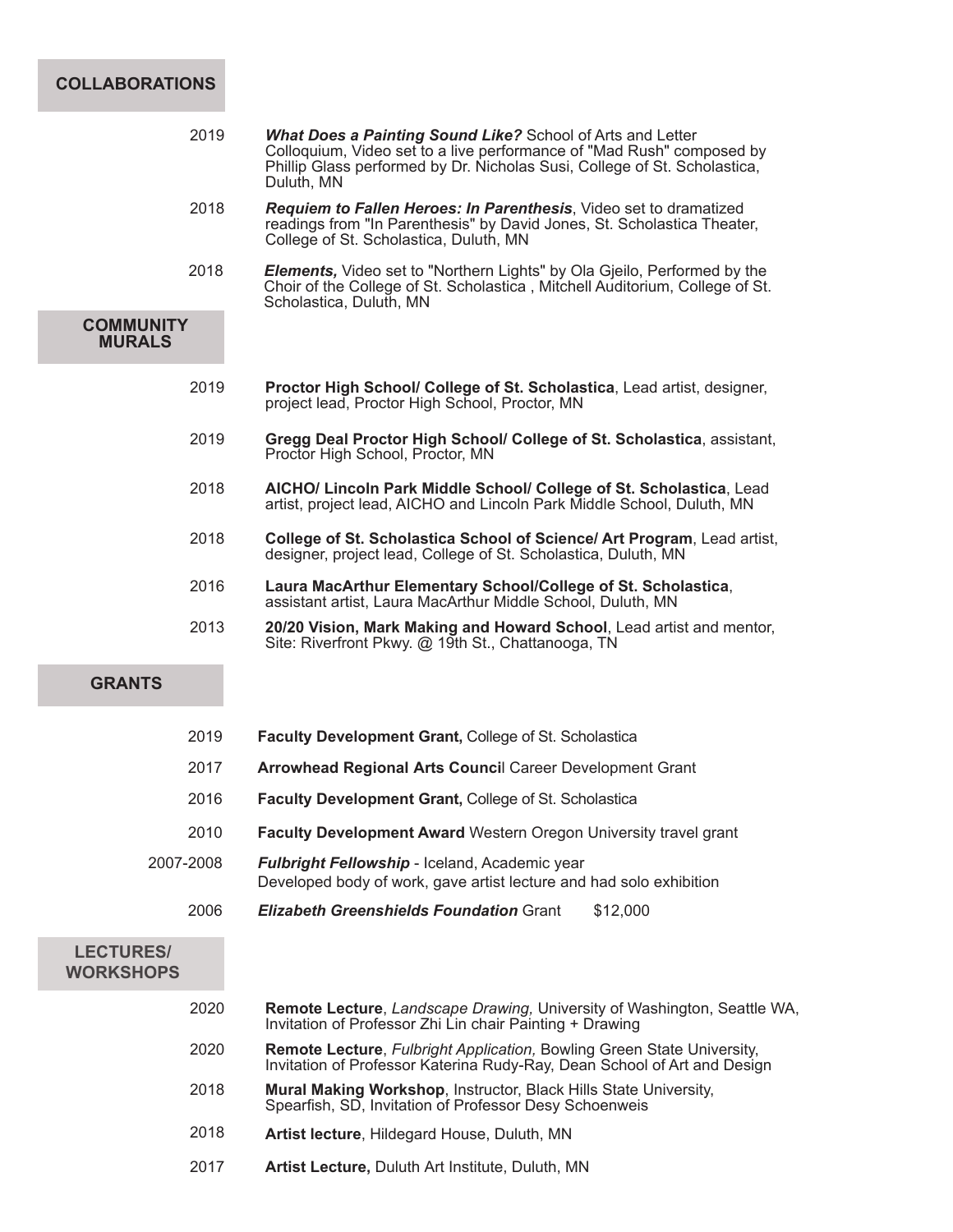## **LECTURES/ WORKSHOPS**

- **Artist Lecture,** Southern Indiana University, Evansville, IN, Invitation of Professor Brett Anderson **Screen Printing Workshop,** Southern Indiana University, lead artist Evansville, IN **Painting Workshop,** Anderson Ranch Arts Center, instructor, Snowmass Village, CO 2014
- **Artist Lecture,** Salem Art Association, Salem OR 2012
- **Artist Lecture** Saitama University, Saitama, Japan, Invitation of Professor Motohiro Kozawa 2010
- **Artist Lecture "**Patterns of Symbiosis", Idaho State University, Pocatello, ID, Invitation of Professor Angel Zielinski 2009

**Painting Workshop**, Instructor, Idaho State University, Pocatello, ID

- **Artist Lecture,** Art Academy of Akureyri, artist lecture, Akureyri Iceland, Invitation of Stefan Boulter 2008
- **Artist Lecture,** St. Charles County Community College, artist lecture, Cottleville, MO, Invitation of Professor Brian Smith 2007

# **RESIDENCIES**

- **Artist in Residence,** Duluth Art Institute Artist in Residence, March-June 2017
- 2007 **Artist in Residence,**Herhúsið Artist Residency, Siglufjordur Iceland January
- **Artist in Residence,**The Association of Icelandic Visual Artists Reykjavik Iceland September - December 2008

# **EXHIBITION AWARDS**

|      | <b>Black and White Show</b> Best of Show and Second place painting                |
|------|-----------------------------------------------------------------------------------|
| 1999 | <b>Massives and Minis</b> Best of Show, First place drawing, Second place drawing |
| 2001 | <b>Anything Goes</b> Pat Longstreth Prize merit award                             |
| 2002 | <b>Black and White Show</b> First Place drawing, Honorable Mention painting       |
| 2006 | <b>MOAK</b> Juror's choice award                                                  |

### **BIBLIOGRAPHY**

| 2019 | On Being, Exhibition Catalogue, pg. 12, reproduction                                                                                |
|------|-------------------------------------------------------------------------------------------------------------------------------------|
| 2018 | "Making of a Mural at Lincoln Park Middle School" Making It Up North, Episode<br>111. PBS, WDSE Channel 8. Broadcast 5/26/18        |
| 2018 | "Putting Down Roots" Making It Up North, Episode 106. PBS, WDSE Channel 8.<br>Broadcast 2/11/18                                     |
| 2014 | 26th Cedarhurst Biennial Exhibition, Exhibition Catalogue, pg. 5, reproduction                                                      |
| 2010 | <i>Point of Departure, Exhibition Catalogue, pg. 8, reproduction</i>                                                                |
| 2007 | SIAOC Exhibition Catalogue, 2007, pg. 14, reproduction                                                                              |
| 2006 | MOAK Regional Juried Exhibition Catalogue, 2006, pg. 30, reproduction<br>Artist Spotlight, BG Living, Fall 2006, 8-9, reproductions |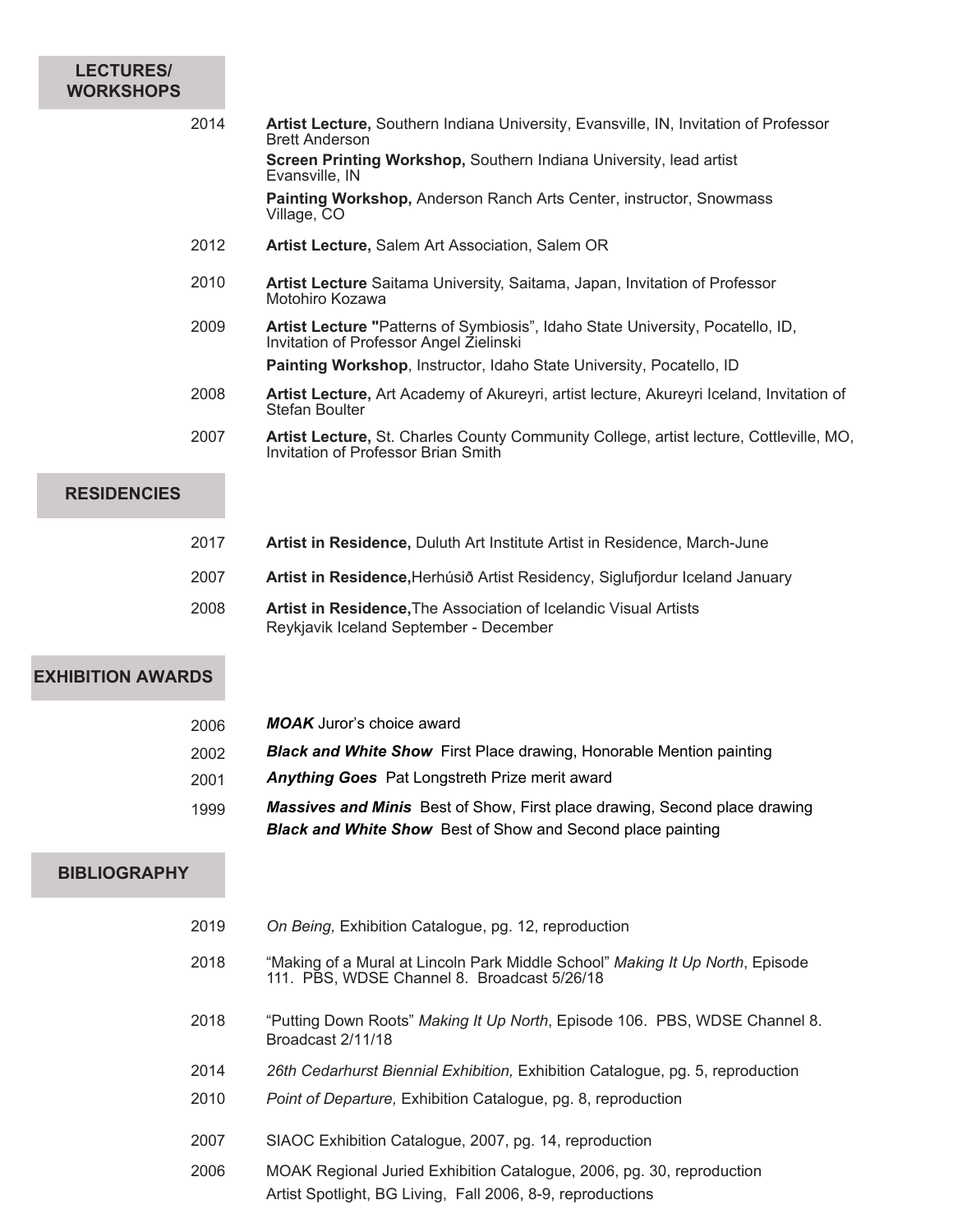| <b>CONFERENCES/</b><br><b>PRESENTATIONS</b> |                                                                                                            |
|---------------------------------------------|------------------------------------------------------------------------------------------------------------|
| 2019                                        | <b>For the Love of It!</b> Conference, Presenter, Grand Marais Art Colony,<br>Grand Marais, MN             |
| 2019                                        | Creating a 21st Century General Education Conference, Attendee, AAC&U, San<br>Francisco, CA                |
| 2018                                        | <b>Educators in Art Conference, Presenter, Black Hills State University,</b><br>Spearfish, SD              |
| 2017                                        | Workshop for Department and Division Chairs, Attendee, Council of Independent<br>Colleges, Kansas City, MO |
| 2013                                        | PostHaus FATE conference: Raw Data, Presenter "Do It Again, But Better"<br>Savannah, GA                    |
| <b>PUBLICATIONS</b>                         |                                                                                                            |
|                                             |                                                                                                            |

**Future Forward: Citizen Artists**, "Mentors/Teachers: Practice and Advocacy", Contributing author, Volume 5, Issue 1, pg. 28 - 36 2017

# **PROFESSIONAL SERVICE**

| <b>ARTS</b><br><b>ORGANIZATIONS</b>   |                                                                                                                    |
|---------------------------------------|--------------------------------------------------------------------------------------------------------------------|
| 2021 - Present                        | <b>Committee Member, Duluth Street Art Initiative, Duluth, MN</b>                                                  |
| 2017-2019                             | <b>Programming Advisor, Duluth Art Institute, Duluth, MN</b>                                                       |
| 2017-2018                             | Board Member, Duluth Public Art Commission, Duluth, MN                                                             |
| 2018                                  | Grant Review Panelist, Minnesota State Arts Board, St. Paul, MN                                                    |
| <b>COMMUNITY</b><br><b>ENGAGEMENT</b> |                                                                                                                    |
| 2019                                  | Mural Demonstration, DAI, Whole Foods Co-Op Duluth, MN                                                             |
| 2019                                  | Earth Day Market Open House, Duluth Art Institute Duluth, MN                                                       |
| 2018                                  | DAI Free Family Day, community mural day, Duluth Art Institute, Duluth, MN                                         |
| 2018                                  | DAI exterior sign, community created sign, Duluth Art Institute, Duluth, MN                                        |
| 2018                                  | DAI Gala, Guest artist table host, Duluth Art Institute, Duluth, MN                                                |
| 2018                                  | Creative Watershed Summit Conference, attendee, University of Minnesota Duluth,<br>Duluth, MN                      |
| 2018                                  | <b>Community Mural Day, St. Louis County Government Services Mural, Lyric Center for</b><br>the Arts, Virginia, MN |
| 2017                                  | <b>Community Mural Day, Lincoln Park Mural, Lincoln Park Children and Family</b><br>Collaborative Duluth, MN       |
| 2017                                  | <b>Community Mural Day, Lincoln Park Mural, Bent Paddle Festiversary, Duluth, MN</b>                               |